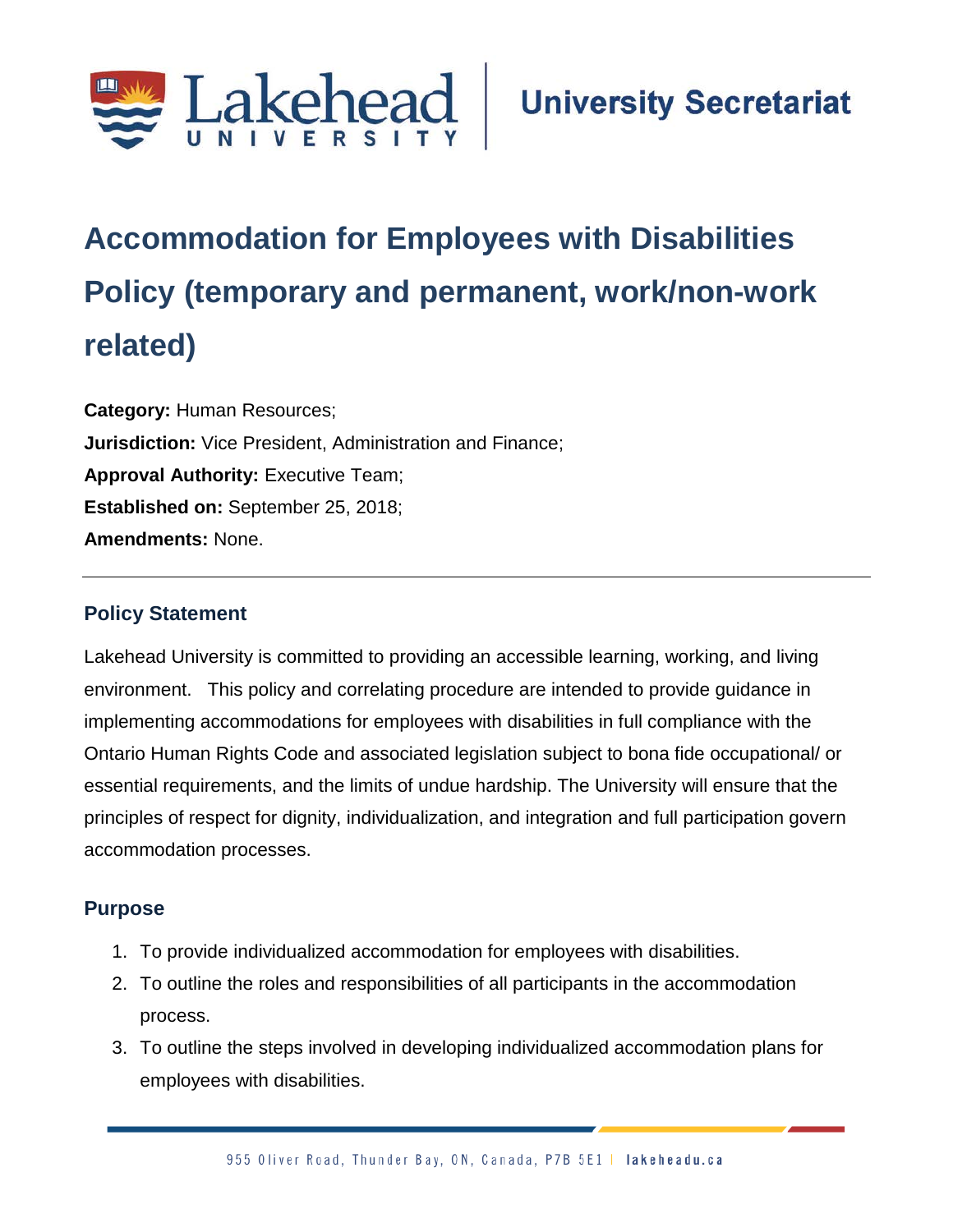Detailed procedural guidelines for accommodating employees with disabilities are found in the associated document: Accommodation for Employees with Disabilities Procedure. Such procedural guidelines shall include the roles and responsibilities of participants in the accommodation process, and steps involved in accommodation plan development.

This policy and associated procedure is subject to, and shall be applied in accordance with all applicable collective agreements, Lakehead policy and current legislation.

**Review Period:** Every three years by the Associate Vice-President, Human Resources;

**Date for Next Review:** 2020-2021;

**Related Policies and Procedures:** Accommodation for Employees with Disabilities Procedure - attached;

**Policy Superseded by this Policy:** None.

The University Secretariat manages the development of policies through an impartial, fair governance process, and in accordance with the Policy Governance Framework. Please contact the University Secretariat for additional information on University policies and procedures and/or if you require this information in another format:

Open: Monday through Friday from 8:30am to 4:30pm; Location: University Centre, Thunder Bay Campus, Room UC2002; Phone: 807-346-7929 or Email: [univsec@lakeheadu.ca](mailto:univsec@lakeheadu.ca)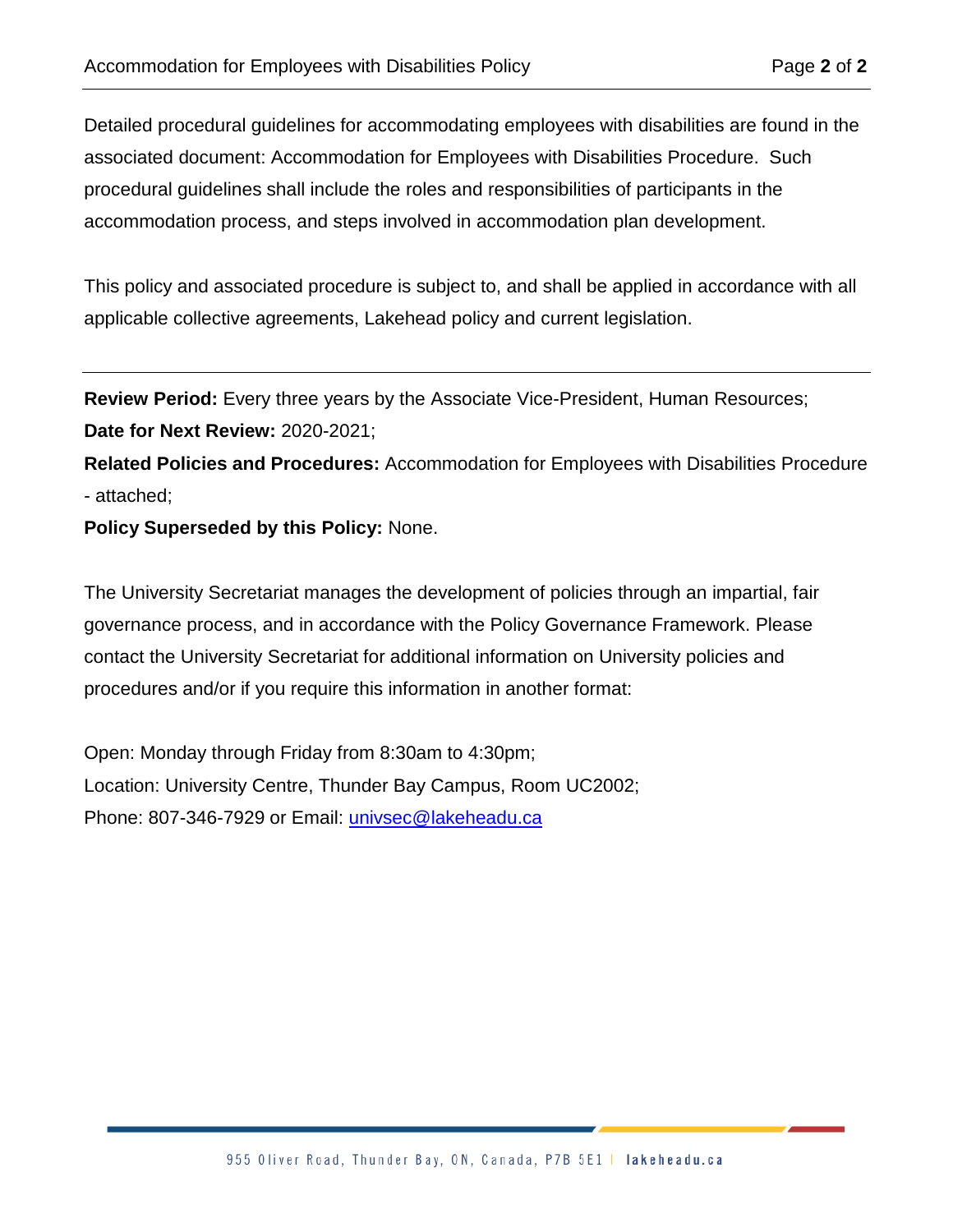

# **Accommodation for Employees with Disabilities Procedure (temporary and permanent, work/nonwork related);**

**Category:** Human Resources; **Established on:** September 25, 2018; **Amendments:** None.

#### **This document is available in alternate format on request.**

#### **1. Definition**

- 1.1 Disability *-* is defined by the Ontario Human Rights Code as follows:
	- a) any degree of physical disability, infirmity, malformation or disfigurement that is caused by bodily injury, birth defects or illness and, without limiting generality of the foregoing, includes diabetes mellitus, epilepsy, a brain injury, any degree of paralysis, amputation, lack of physical co-ordination, blindness or visual impediment, deafness or hearing impediment, muteness or speech impediment, or physical reliance on a guide dog or other animal or on a wheelchair or other remedial appliance or device,
	- b) a condition of mental impairment or a developmental disability,
	- c) a learning disability, or a dysfunction in one or more of the processes involved in understanding or using symbols or spoken language,
	- d) a mental disorder, or
	- e) an injury or disability for which benefits were claimed or received under the insurance plan established under the Workplace Safety and Insurance Act, 1997.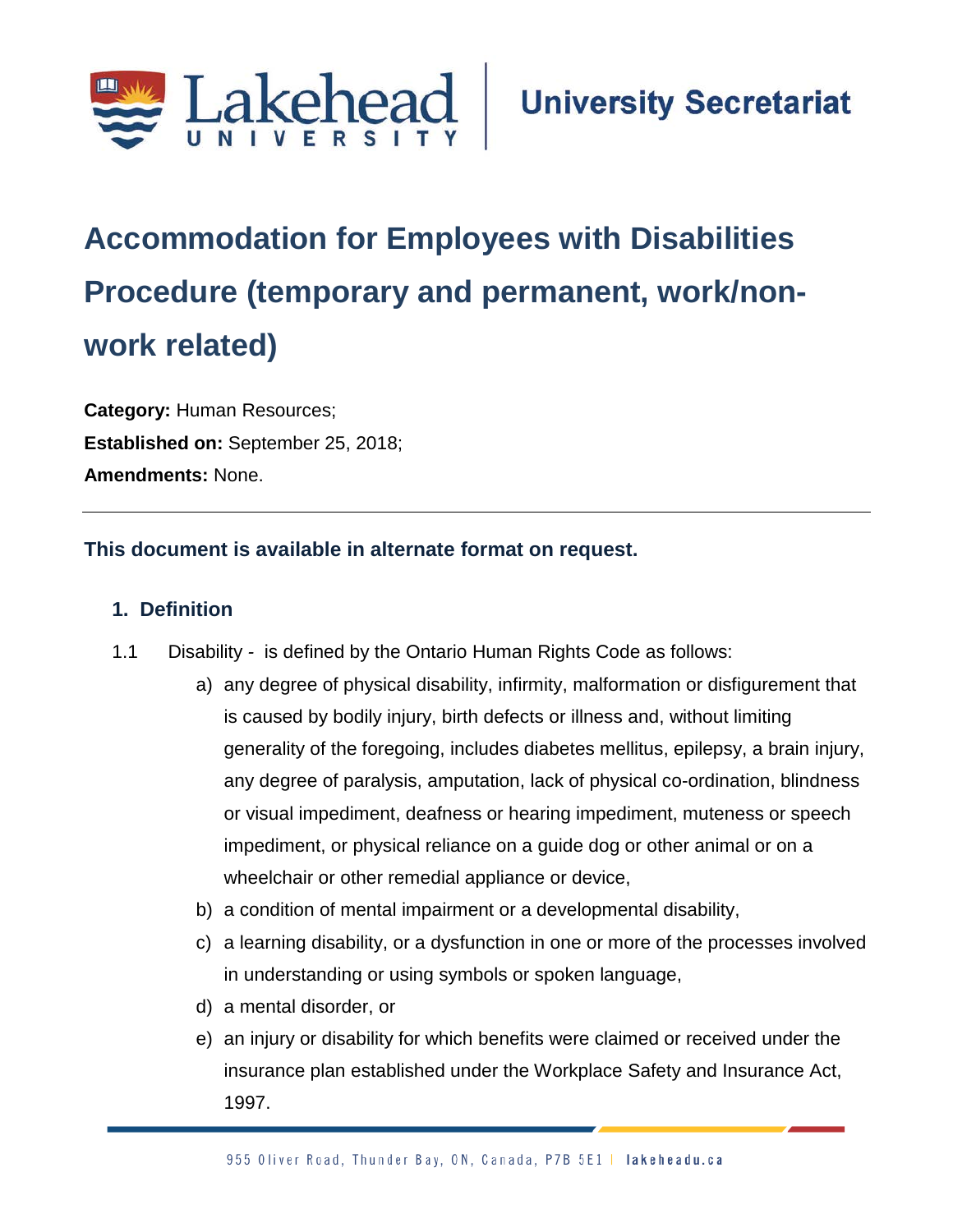#### 1.2 Accommodation

For the purpose of this procedure, is an individualized process involving, to the point of undue hardship, the removal or alleviation of barriers that prevent an individual from participating equally in the workplace because of a disability.

#### **2. General Considerations**

- 2.1 The duty to accommodate is a multi-party obligation which can include management, Human Resources, Human Rights and Equity, Health and Safety, union representatives and the employee. All parties must work together to identify, implement and support appropriate accommodations. All parties must follow a proper process in every case to ensure compliance with the Ontario Human Rights Code.
- 2.2 Each employee who requires workplace accommodation for a disability will be considered on an individual basis with consideration of their unique needs as identified on a case-by-case basis. In order to ensure that requests are effectively dealt with, there may be some variations in the extent to which each step outlined in this procedure is applied.
- 2.3 The principles of dignity, individualization, inclusion and full participation are to be applied throughout the entire accommodation process.

#### **3. Request for Accommodation**

- 3.1 An employee may request an accommodation at any time by notifying her/his supervisor or Health and Safety that due to a medical condition or disability, s/he cannot perform the essential duties of her/his job and that s/he is requesting an individual accommodation plan.
- 3.2 For employees returning to work after an illness or injury, the request for an accommodation must occur prior to the employee returning to the workplace and is covered by *Lakehead University's RTW procedure*.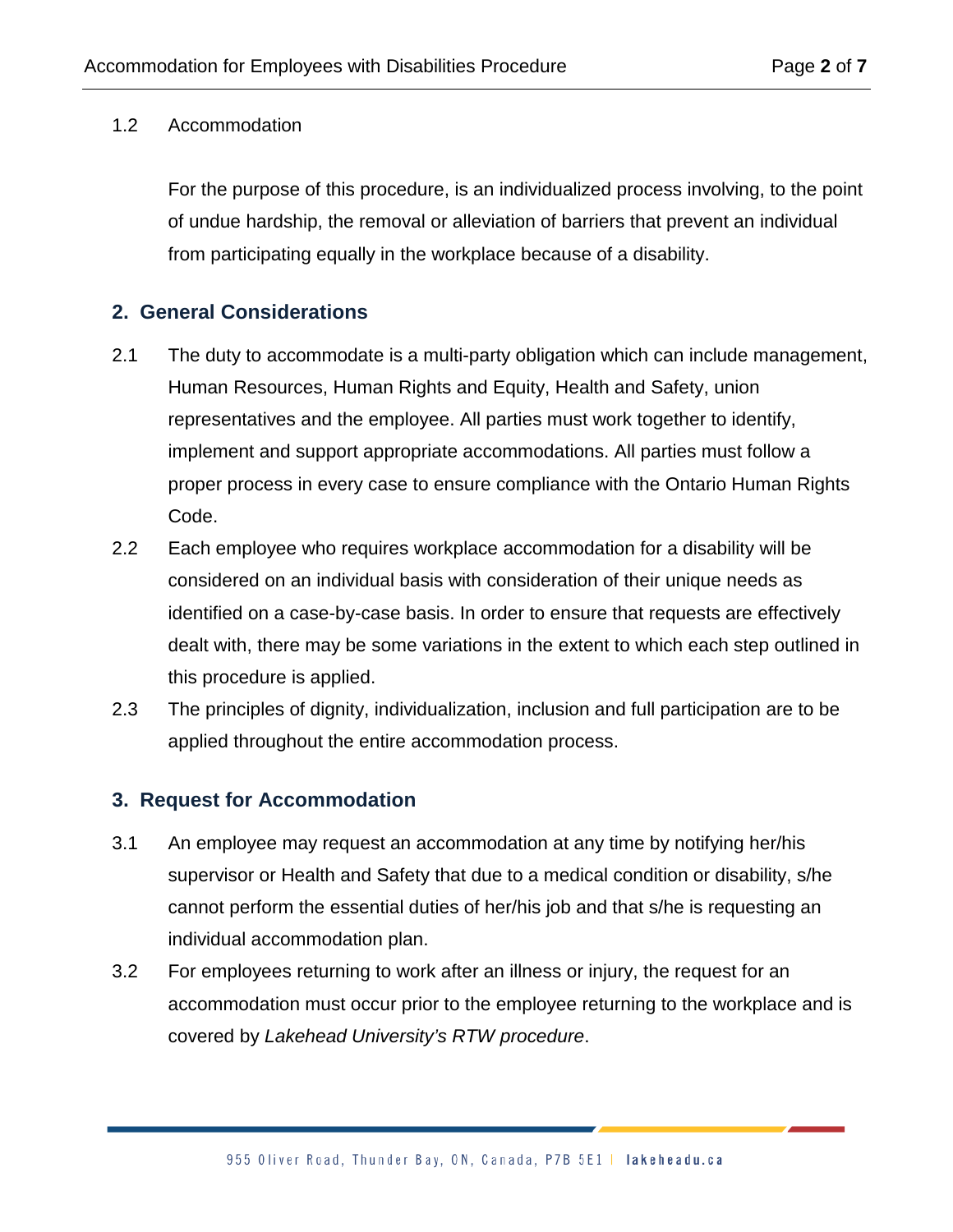- 3.3 Accommodation requests shall be made in writing to the employee's supervisor or Health and Safety. If requested, the employee may provide her/his accommodation request in an alternate format that takes into account her/his accommodation needs.
- 3.4 In the event that an accommodation request is denied, the employee will be provided with written documentation of the reasons for the denial. These reasons will also be provided in alternate format upon request.
- 3.5 The denial of accommodation request may be appealed, in writing, within 10 working days to the Associate Vice-President (Human Resources) or designate. The Associate Vice-President or designate shall make a final decision as soon as reasonably possible.
- 3.6 Should employees have concerns or questions related to their right to accommodation based on disability, they are encouraged to contact the Office of Human Rights and Equity.

#### **4. Medical Documentation**

- 4.1 The request for accommodation must be supported by appropriate medical documentation. The documentation must;
	- Confirm a disability that prevents the employee from performing some or all duties of his/her current job.
	- Outline the specific restrictions and limitations that need to be accommodated.
	- Identify the expected duration of the disability.
- 4.2 All medical documentation shall be sent directly to Health and Safety. All such documents will be stored in Health and Safety and treated with the strictest confidentiality.
- 4.3 In some cases, additional medical documentation may be required. In such situations, Health and Safety will request a report from the employee's physician, medical specialist or other health care provider. Where such requests result in insufficient information to determine appropriate accommodation measures, the University may require the employee to undergo an independent medical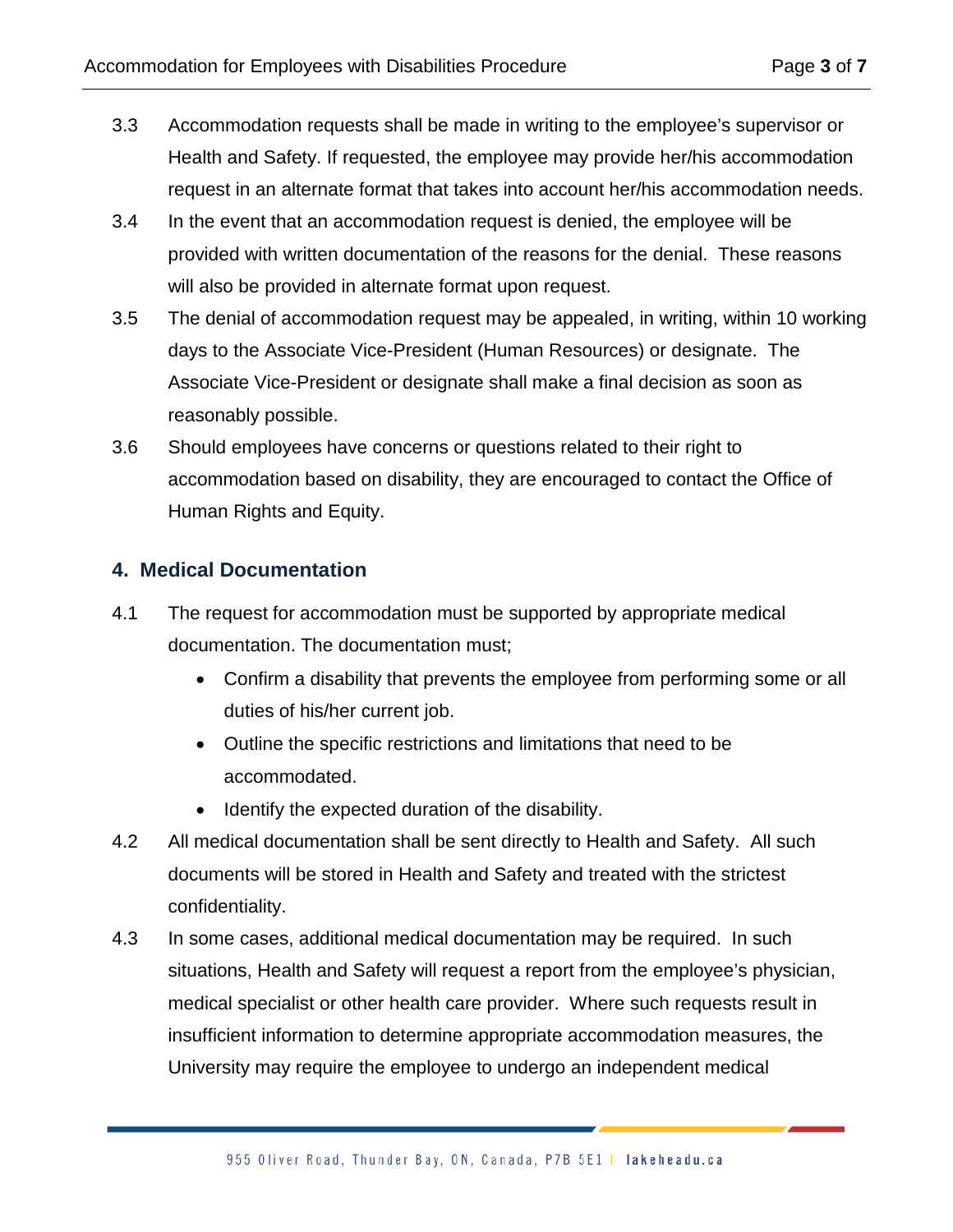examination. In this case, the employee will be requested to sign a consent document to permit release of relevant information to Health and Safety.

4.4 Health and Safety will review the information in the medical documents received, and will only communicate relevant information that is necessary (e.g. functional abilities, limitations or restrictions and anticipated duration of accommodation) to the employee's supervisor.

#### **5. Responsibilities**

- 5.1 Employee's Responsibilities
	- Notify her/his Supervisor that the employee is requesting accommodation in order to perform the essential duties of her/his job.
	- Seek and provide relevant medical documentation confirming the disability and outlining any restrictions/limitations that need to be accommodated.
	- Participate and cooperate in the development of the accommodation plan.
	- Request the attendance of a union representative, if desired.
	- Provide updated medical documentation as restriction and/or abilities change, or as requested by Lakehead University.
	- Participate in any future reviews and updates.
- 5.2 Supervisor's Responsibilities
	- Notify Health and Safety of an employee's request for accommodation.
	- Participate and cooperate in the development of the accommodation plan.
	- Monitor and evaluate progress through the accommodation plan.
	- Maintain confidentiality of all employee information. Any disclosure of information must be accompanied by a written consent from the employee.
	- Review the accommodation plan in consultation with Health and Safety and the employee, to update and revise as needed.
- 5.3 Health and Safety Responsibilities
	- Assist in the development of an individual accommodation plan.
	- Request the employee to be evaluated by a medical or other expert, at the employer's expense, if required to assist in determining appropriate accommodation.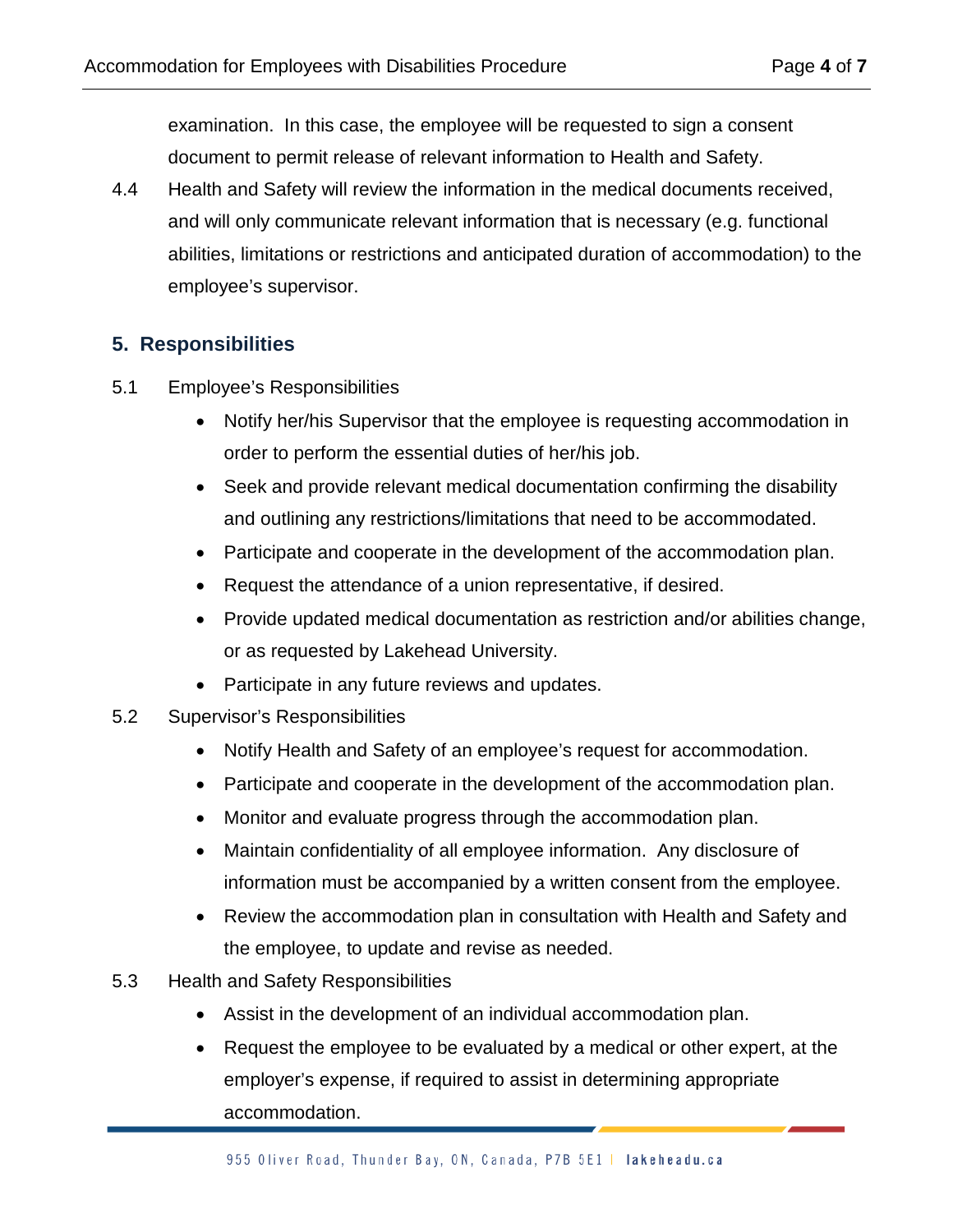- Maintain confidentiality of all employee medical information, unless written consent is obtained from the employee or disclosure is necessary in order to achieve the accommodation, in which case the employee shall be consulted first.
- Review the accommodation plan in consultation with the supervisor and the employee to update and revise as needed.
- Provide accommodation plan in an alternate format, if requested.
- 5.4 Union Representative Responsibilities
	- In cases where an accommodation may impact the rights of other employees in the bargaining unit or impact provisions in the collective agreement, the employee's union must be involved.
	- If requested, the union representative will assist the employee in understanding the accommodation process, and attend all meetings with the employee to discuss accommodation.

### **6. Accommodation Process:**

Accommodation requests are received by either Health and Safety or the employee's supervisor. A supervisor may choose to develop the accommodation plan with minimal assistance, however all accommodation plans must be confirmed with Health and Safety.

Once a request for accommodation is received, the employee will be required to provide appropriate and current medical documentation as per Section 3 of this procedure. Health and Safety will review the medical documentation to ensure information provided is adequate, and will request additional medical information if needed. The supervisor will be informed about the employee's restrictions, limitations and accommodation needs.

The employee is encouraged to contact his/her union representative to participate in the accommodation process.

The supervisor, in consultation with the employee and Health and Safety, will make every reasonable effort to identify appropriate accommodation measures that will enable the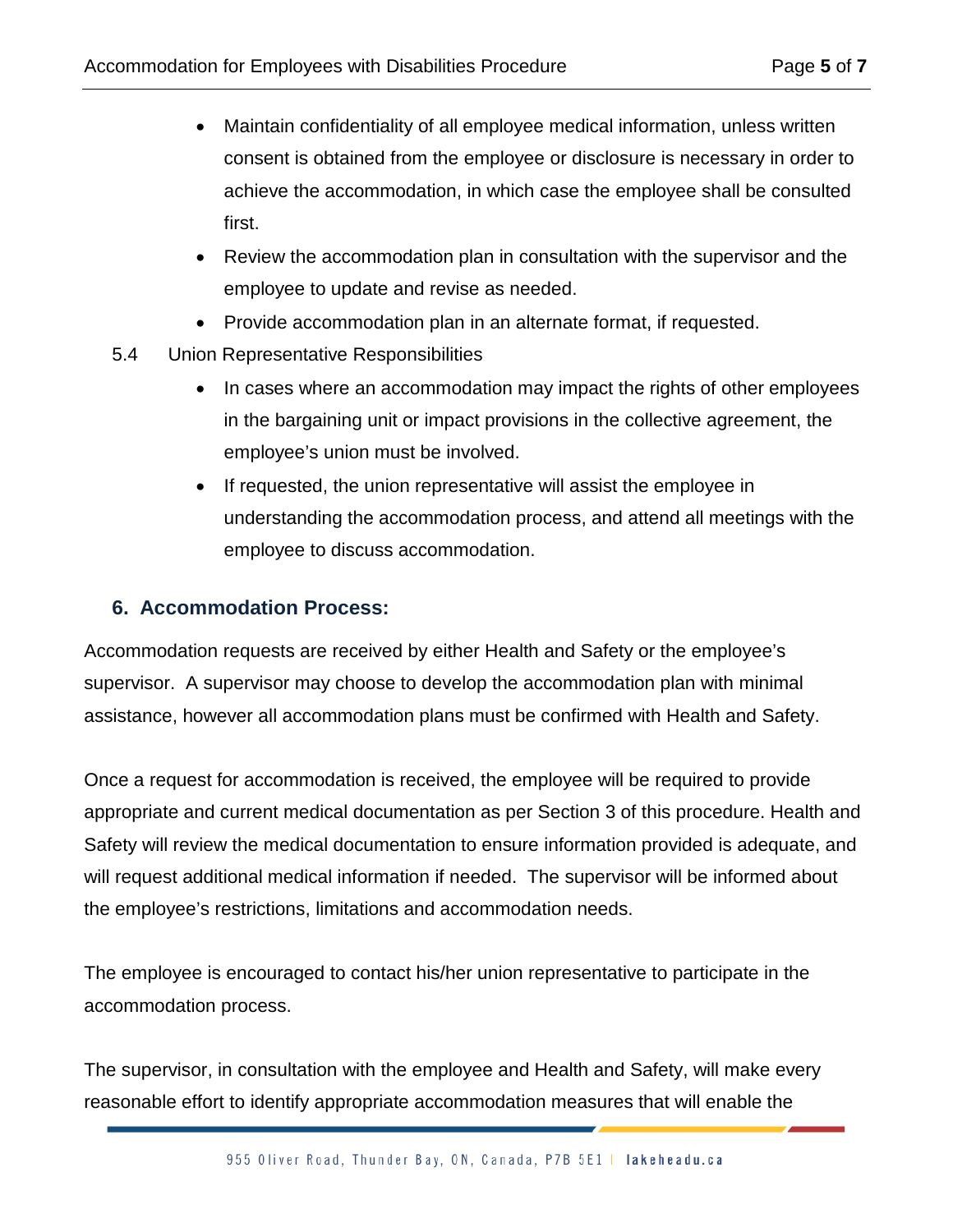employee to fulfill the essential duties of his/her job. In many cases, the accommodation will involve the employee staying in his/her pre-disability position with some modifications.

An accommodation meeting involving all parties shall be held to discuss the restrictions and limitations, the accommodation options, the duration of the accommodation, and any other issues that may impact the success of the accommodation, as well as to cooperatively develop an accommodation plan.

In cases where the employee may not be accommodated in his/her pre-disability position, the University may be able to accommodate the employee in another position. In order to determine if this is a viable option, Health and Safety will work with the employee and the union to identify any positions currently available where there appears to be a match between the employee's qualifications, accommodation needs and the position requirements. The employee must be qualified and able to fulfill the essential duties of the new and available position. Health and Safety will facilitate an assessment meeting between the manager of the new position, the employee and union.

If an agreement is reached, a written accommodation plan will be developed by the supervisor and be signed by all parties. An individual accommodation template is included in Appendix A. It is important to record the accommodation plan to avoid any misunderstandings.

The supervisor, with cooperation from the employee, is responsible for implementing the measures outlined in the accommodation plan. Health and Safety can assist where required.

### **7. Follow-up**

When an accommodation is completed, ongoing monitoring or reassessment is best done by having periodic accommodation meetings as often as is necessary based on progress. Any party can request a meeting at any time. The department or the employee can contact Health and Safety if they believe there are ongoing concerns, or if restrictions/limitations have changed. Health and Safety may request updated medical on a periodic basis to support ongoing accommodation requests or if new limitations/restrictions are needed.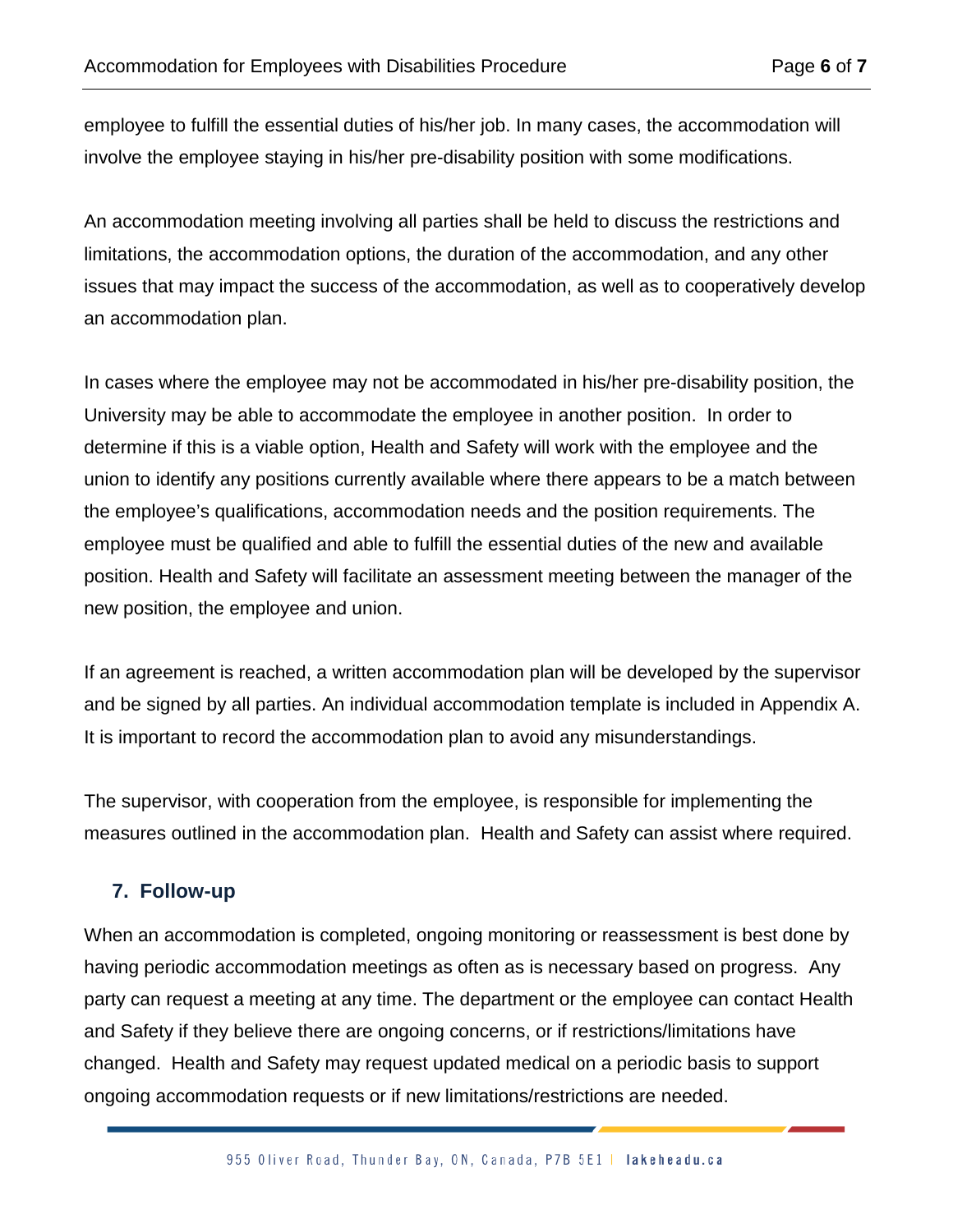This procedure is subject to, and shall be applied in accordance with all applicable collective agreements, Lakehead policy and current legislation.

#### **9. Appendices**

9.1 Appendix A. Individual Accommodation Plan (Template)

**Review Period:** Every three years, or as needed, by the Associate Vice-President (Human Resources);

**Related Policies and Procedures:** Accommodation for Employees with Disabilities Policy.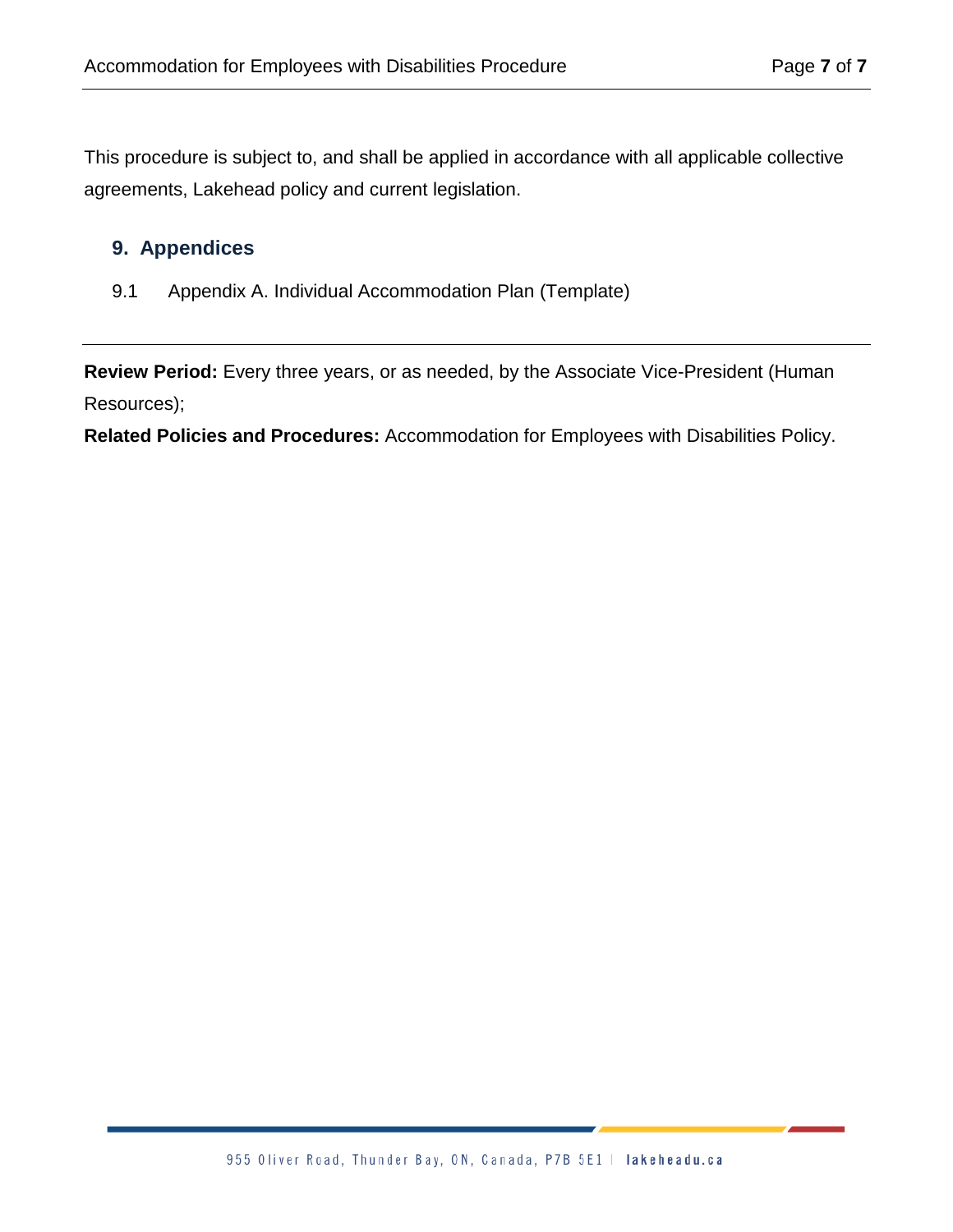



## Individual Accommodation Plan

| <b>SECTION A - PERSONAL INFORMATION</b>             |                               |
|-----------------------------------------------------|-------------------------------|
| <b>Employee's Name:</b>                             |                               |
| Phone:                                              | Email:                        |
| Job Title:                                          |                               |
| School/Department:                                  |                               |
| Room/Campus:                                        |                               |
| <b>Supervisor's Name:</b>                           |                               |
| Phone:                                              | Email:                        |
| <b>Nature/Objective of Plan:</b>                    |                               |
|                                                     |                               |
|                                                     |                               |
|                                                     |                               |
|                                                     |                               |
| <b>Plan Start Date:</b>                             | <b>Plan End Date:</b>         |
| <b>Medical Documentation Provided and Complete:</b> | $\square$ yes<br>$\square$ NO |
| <b>Accommodation Meeting Date:</b>                  |                               |
| <b>Accommodation Meeting Attended By:</b>           |                               |
|                                                     |                               |
|                                                     |                               |
|                                                     |                               |
|                                                     |                               |
| <b>Updated Medical Documentation Required:</b>      | $\Box$ YES<br>$\square$ NO    |
| <b>Updated Medical Documentation Required By:</b>   |                               |

**SECTION B – SUMMARY OF RESTRICTIONS AND LIMITATIONS**